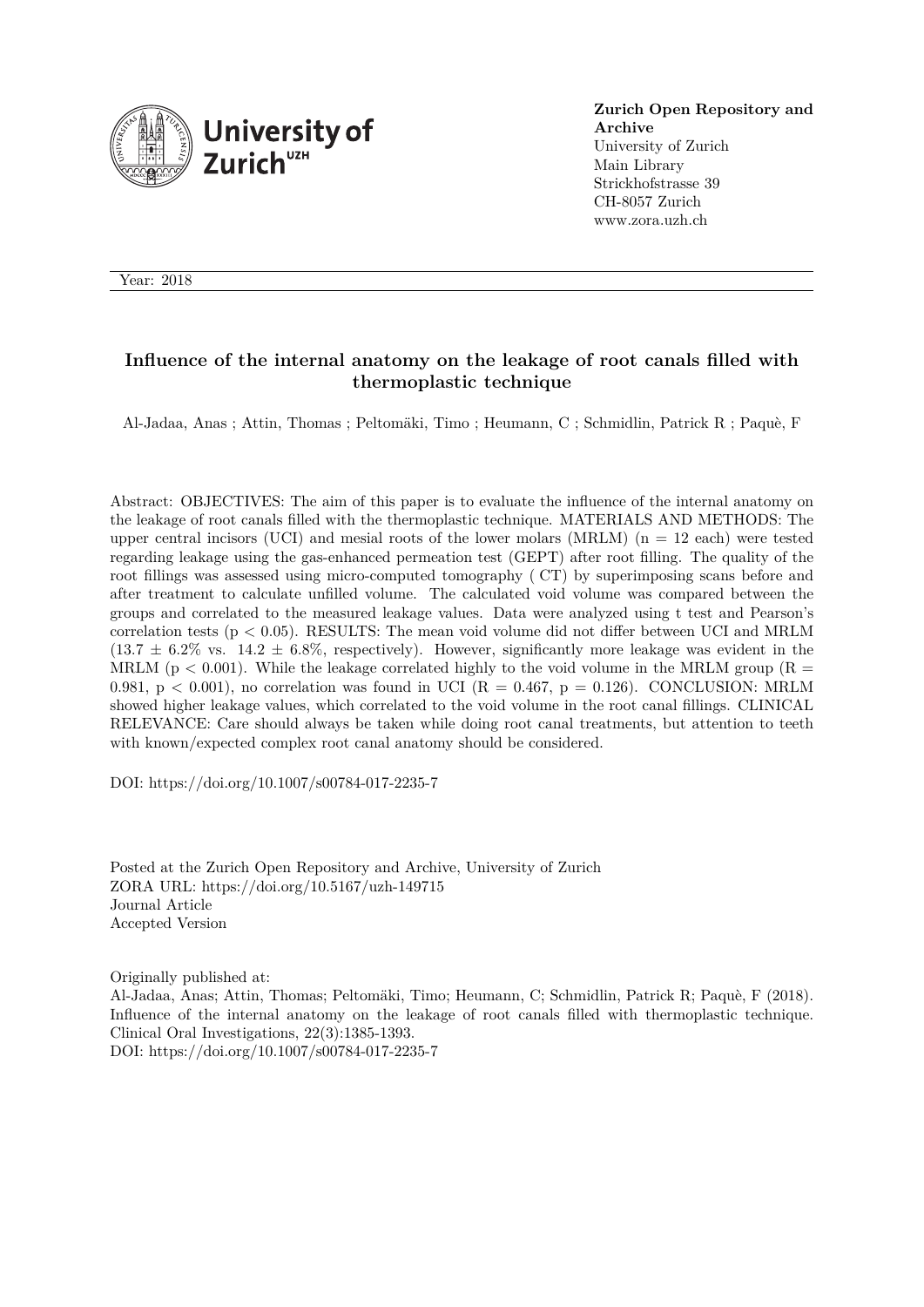# **Thermoplastic root canal filling quality in different anatomies as a determinant factor in leakage**

A. Al-Jadaa<sup>1</sup>, T. Attin<sup>1</sup>, T. Peltomäki<sup>2</sup>, C. Heumann<sup>3</sup>, P. R. Schmidlin<sup>1\*</sup>, F. Paquè<sup>1\*</sup>

<sup>1</sup> Clinic of Preventive Dentistry, Periodontology and Cariology, Center of Dental Medicine, University of Zurich, Plattenstrasse 11, 8032 Zürich, Switzerland

<sup>2</sup> Oral and Maxillofacial Unit, Tampere University Hospital. Tampere, Finland

<sup>3</sup> Department of Statistics, University of Munich. Munich, Germany

\* Authors with an asterisk share last authorship

#### **Running Title:**

Leakage in endodontics revisited

#### **Keywords:**

Endodontics, leakage,  $\mu$ CT, root canal anatomy

#### **Corresponding Author:**

Dr. med. dent. Anas Al-Jadaa

Clinic of Preventive Dentistry, Periodontology and Cariology,

Center of Dental Medicine, University of Zurich,

Plattenstrasse 11, 8032 Zürich, Switzerland

Tel: 0041 63 43284

e-mail: anas.al-jadaa@zzm.uzh.ch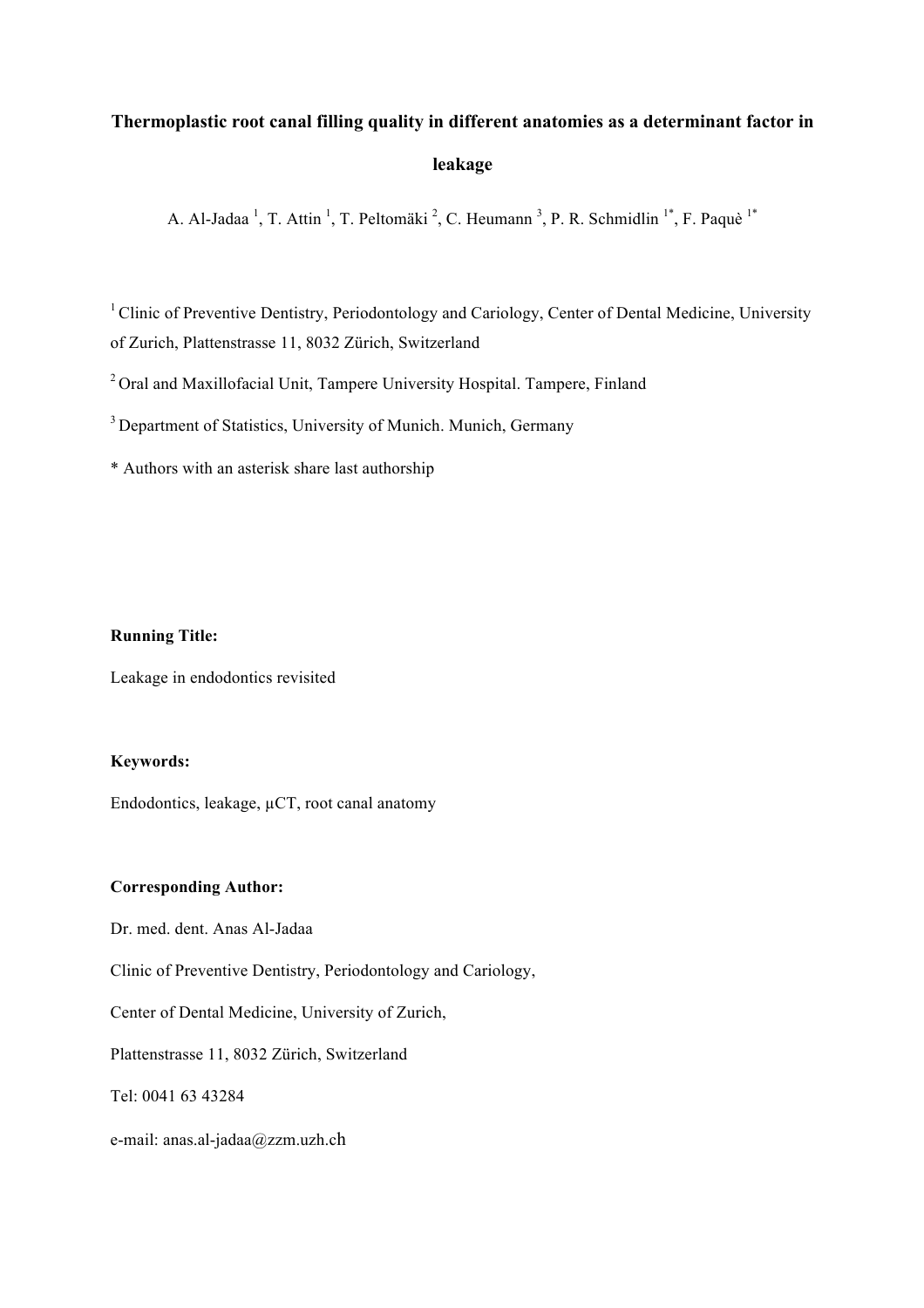# **Abstract**

**Aim**: To study the effect of thermoplastic root canal filling quality on its influence on leakage behavior in different root canal anatomies.

**Methodology**: Teeth with simple and complex root canal anatomies (n=12 each) were tested with regard to leakage using the gas-enhanced permeation test (GEPT) after root filling. Quality of the root fillings was assessed using micro-computed tomography (µCT) by superimposing scans before and after treatment to calculate unfilled volume as a percentage of the whole root canal space. The calculated void volume was compared between the groups and correlated to the measured leakage value of each individual sample. Data were analyzed using Kolmogorov-Smirnov, t- and Pearson's correlation tests ( $p<0.05$ ).

**Results:** Significantly more leakage was evident in the complex root canal anatomy as determined with GEPT (P  $\leq$  0.001). However, the mean void volume did not differ between simple and complex root canal anatomy (13.7  $\pm$  6.2% versus 14.2  $\pm$  6.8%). Whilst there was a high correlation between the void volume and GEPT in complex root canal anatomy ( $R^2$  = 0.981, P  $\leq$  0.001), no correlation was found in the simple root canal anatomy ( $R^2$  = 0.467, P= 0.126). This was explained by the observation that complex anatomies showed through-andthrough voids, which were not observed in simple anatomies.

**Conclusion:** Complex root canal anatomy showed higher leakage values, which correlated to the root canal quality of the root canal fillings.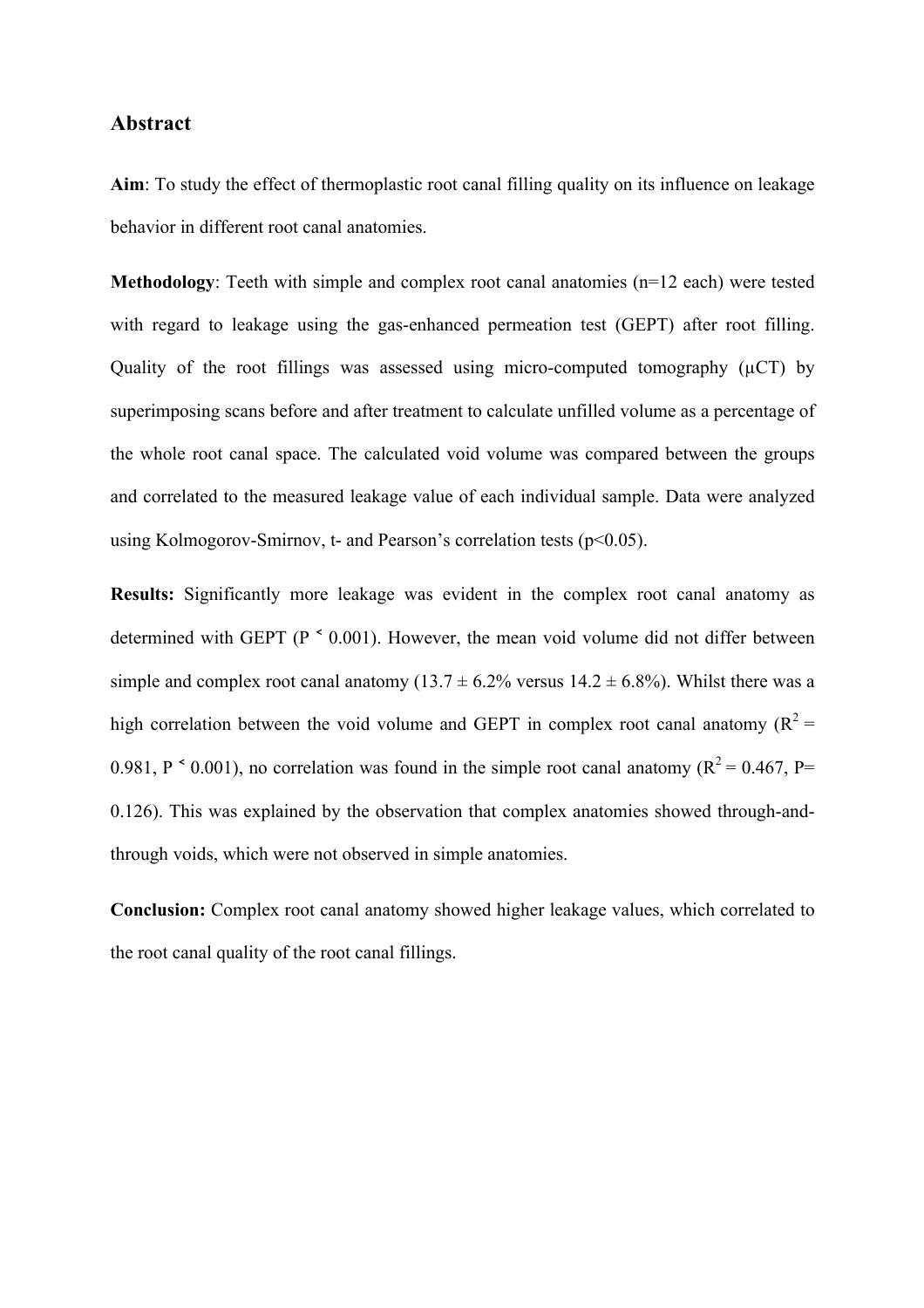# **Introduction**

The controversy about the importance of leakage testing in root-filled teeth has been initiated two decades ago and has remained a continuous source of academic dispute ever since. So far, this debate did not openly discuss all problematic aspects and how to solve them but instead was blocked by some endodontic communities. Some scientific journals even abandoned any publishing regarding this potentially important topic (JOE Editorial Board, 2007). This discussion dates back to 1993, when the efficacy of endodontic leakage testing was questioned for the first time (Wu and Wesselink. 1993). In their original investigation, a fluid infiltration method was used, and they found that the rate of leakage decreased over time. They concluded that substrate infiltration might be influenced by the entrapment of the substrate used throughout the path of leakage, resulting in a potential blockage of this path. In addition, it was reported that the temperature may increase, facilitate or even enhance the leakage values. Another important observation or – more exactly – claim was that gas bubble entrapment could retard the leakage testing process. This late observation led to the suggestion to apply vacuum on the counter part to overcome such problems.

Another method to test leakage of filled root canals was the bacterial leakage set-up using two-chambers. This model was first adapted in the field of endodontics in 1980 (Goldman *et al.* 1980) and ever since, many studies were established based on this original model. Leakage was indicated to happen within weeks (Torabinejad *et al*. 1990). These findings were not corroborated by histological studies, which indicated that the bacterial presence in the apical canal portion to be negligible or not present at all, even if the root obturation were exposed for a long time period, once the root canal filling was properly performed (Ricucci and Bergenholz 2003, Ricucci *et al*. 2009). A systematic testing of this method (Rechenberg *et al*, 2011), indicated a possible bias, resulted in false positive leakage phenomena, which were detected and influenced by unwanted routes, such as the sample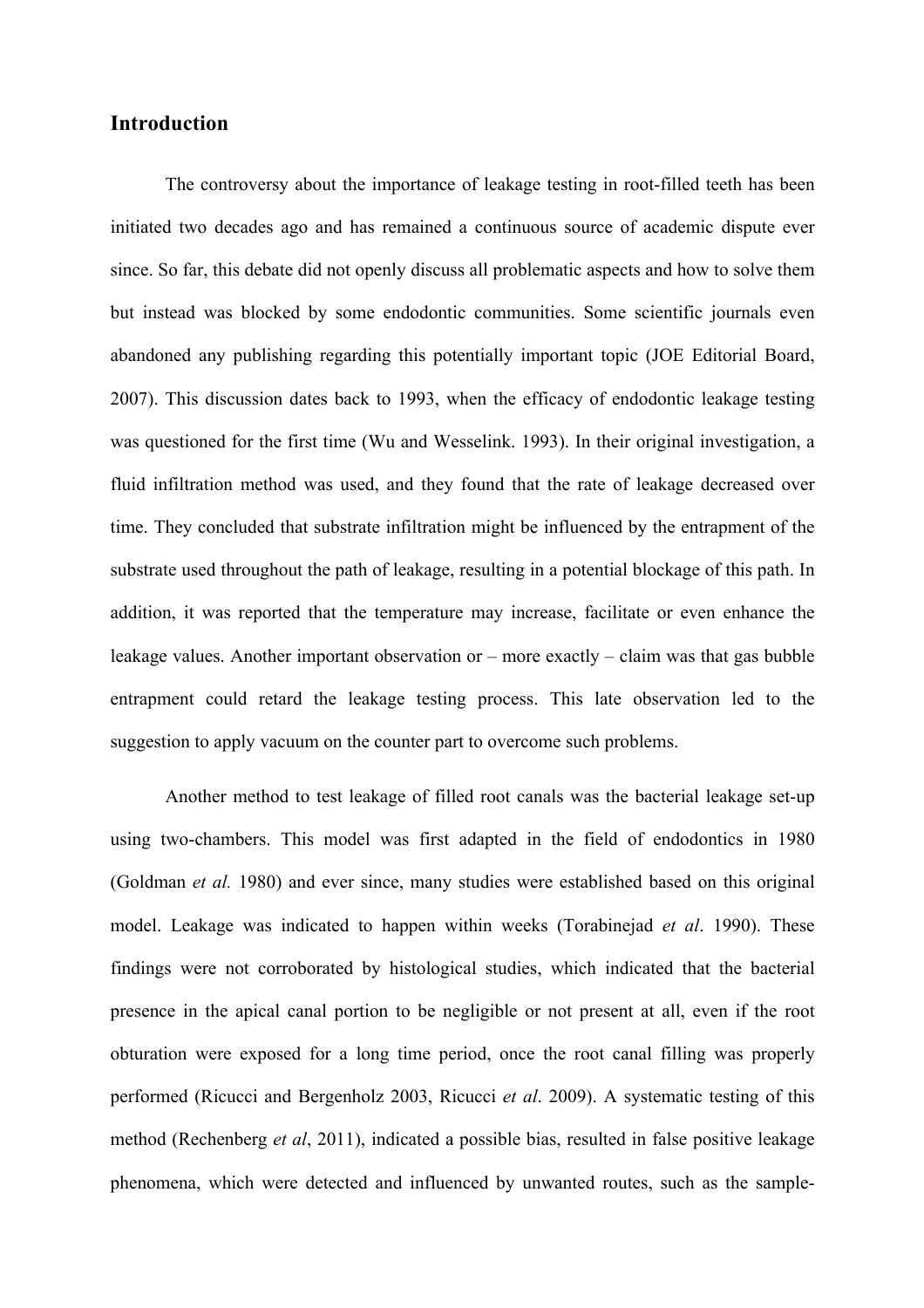embedding interface, which may result in an unwanted gaps and pathways leading to measurement and interpretation bias.

Micro-computed tomography  $(\mu$ CT) is capable to assess root canals in vitro, at different stages throughout the course of the treatment. This technique can assess three-dimensionally the volume, which is either removed or added to root canal spaces (Paqué *et al*. 2012). It allows therefore for a quality assessment of root canal fillings by means of their capability of occupying the space within the root canal system (Rechenberg and Paqué 2012). However, the method *per se* cannot express the leakage status of the sample, but it can indicate the radiographic quality of the root canal filling and serve as a valuable surrogate parameter as such for the internal seal and therefore indirectly for leakage, as one could hypothesize.

In summary, there is no doubt that current leakage testing methods as described above are still lacking validated set-ups, and have never been conceivably shown to exclude possible leakage routes nor assess the initial status of tested samples. In addition, leakage testing in vitro must correspond to in situ findings of properly filled root canals. A recently published editorial in the International Endodontic Journal has therefore sent an open invitation to investigators and encouraged them to establish new experimental models to assess root canal filling quality in terms of techniques and materials using more reliable and reproducible methods (De-Deus 2012).

Based on different shortcomings on leakage evaluation techniques as described above, the current investigation aimed to compare the leakage after root canal filling of teeth with simple root canal anatomy to corresponding values in counterparts with complex canal anatomy. In addition, the leakage values were correlated to the corresponding root canal filling quality as assessed by µCT evaluation. It was hypothesized that root canals with complex anatomy should have more voids when root-filled, which result in increased leakage.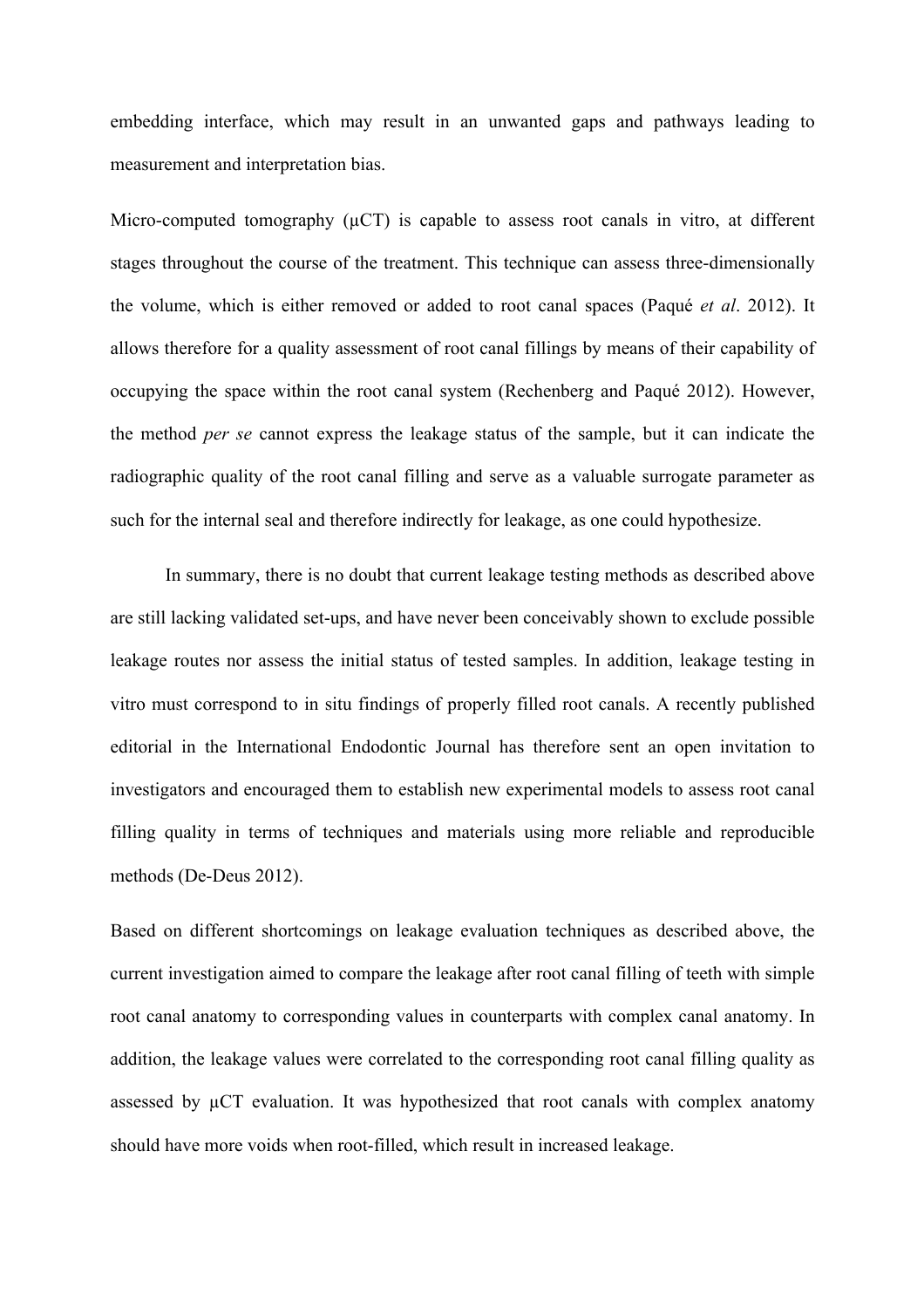## **Material and methods**

#### **Teeth**

To study the influence of root canal anatomy on the root filling quality and sealability, teeth with two different root canal morphologies were selected based on  $\mu$ CT pre-scans. The group with a simple root anatomy consisted of upper central incisors (UCI) with a single root canal (n=12). The group with the complex root anatomy included mesial roots of lower molars (MRLM) selected roots had to exhibit two canals and an isthmus in between (n=12). None of the teeth should have had previous root canal treatment, visible signs of caries or cracks in their roots. All roots had a fully formed apex and were extracted for reasons, which were not related to the study. All teeth were stored in 0,2% thymol at 5°C for no longer than 1 year and were pre-scanned with a  $\mu$ CT device ( $\mu$ CT 40:Scanco Medical, Brüttisellen, Switzerland) with an isotopic resolution of 72  $\mu$ m at 70 kV and 114  $\mu$ A, to confirm their suitability to the study purpose as mentioned above.

# **Root canal preparation**

All treatments were done by a graduate dentist who was not aware of the study aims. She was taught the technique of rotary root canal preparation (ProTaper universal System) and the continuous wave of condensation technique for root canal filling.

Tooth length was adjusted to 18 mm, by reducing the crown from its occlusal side with a slow speed diamond saw (0.4 mm, Struers GmbH, Birmensdorf, Switzerland) under water-cooling (Fig 1, B). Molar teeth were sectioned at the furcation area in order to obtain the single mesial roots with a diamond disc (Super-Flex 911HH, Busch & CO., Engelskirchen, Germany).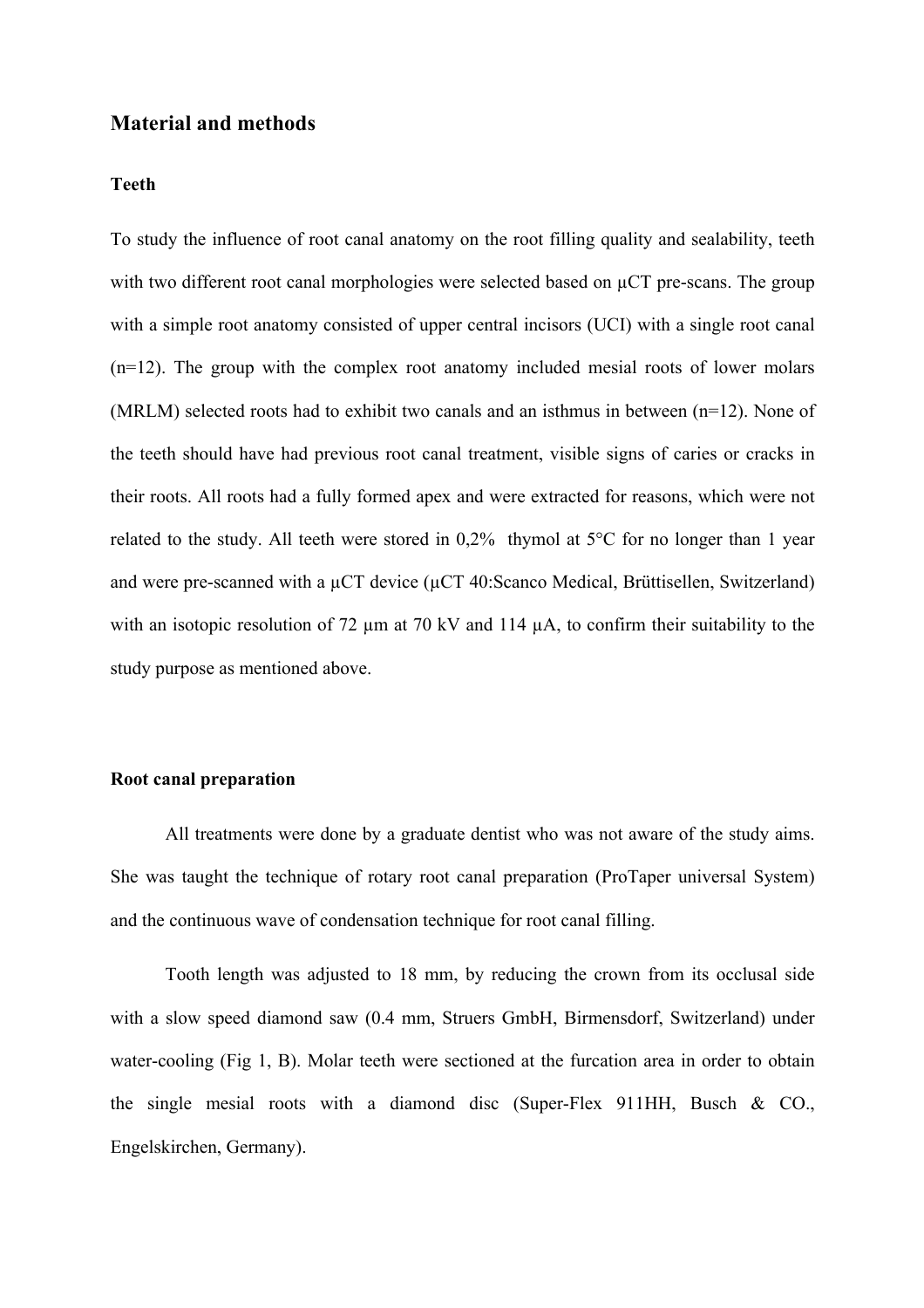Root canal preparation was then accomplished under the magnification of a stereomicroscope (Stemi 1000, Zeiss, Oberkochen, Germany) and an access cavity was prepared through the crown with a diamond bur has a grit-size of 80  $\mu$ m (Bur 837 KR, 8614, Intensive SA, Grancia, Switzerland) and attached to a high-speed handpiece (Sirius, Micro Mega, Besancon, France) with. Canal orifices were identified and the initial working length was determined by the first appearance of a headstrom file size 10 (Dentsply-Maillefer, Ballaegues, Switzerland) observed at the apical foramen. The final working length was further confirmed by a standard X-ray technique (Heliodent Plus, Sirona, Germany) with digital Xrays (Digora Optime, Soredex, Münchenstein, Switzerland). The canals were then prepared with a chemo-mechanical preparation approach according to the manufacturer's recommendations with the ProTaper rotary system (ProTaper universal, Dentsply-Maillefer, Ballaegues, Switzerland), which ran on a rotary motor (Endo-Mate TC2, NSK, Tochigi, Japan). Irrigation was performed using a side vented needle of a diameter 0.30 mm (Max-i-Probe; Hawe-Neos, Dentsply, Gioggio, Switzerland) inserted to 1mm shorter than the working length, with repetitive rinsing of 1 ml 1% hypochlorite solution after each file size preparation. Canals were prepared to file size F3. A final irrigation with 5 ml 17% EDTA took place, canals were then dried with paper points and the build-up was established as described in details below.

## **Sample embedding**

A cylindrical coronal build-up of 11 mm diameter and 10 mm height was casted in a custom-made Teflon mold, which covered the coronal 7 mm of the tooth (Fig. 1, C). Before proceeding with the build-up and embedding process, the pulp chamber was secured with a cotton pellet and a temporary filling (Cavit, 3M ESPE, Seefeld, Germany), which was placed on top. The coronal part was then conditioned with a bonding system (Clearfil SE Protect,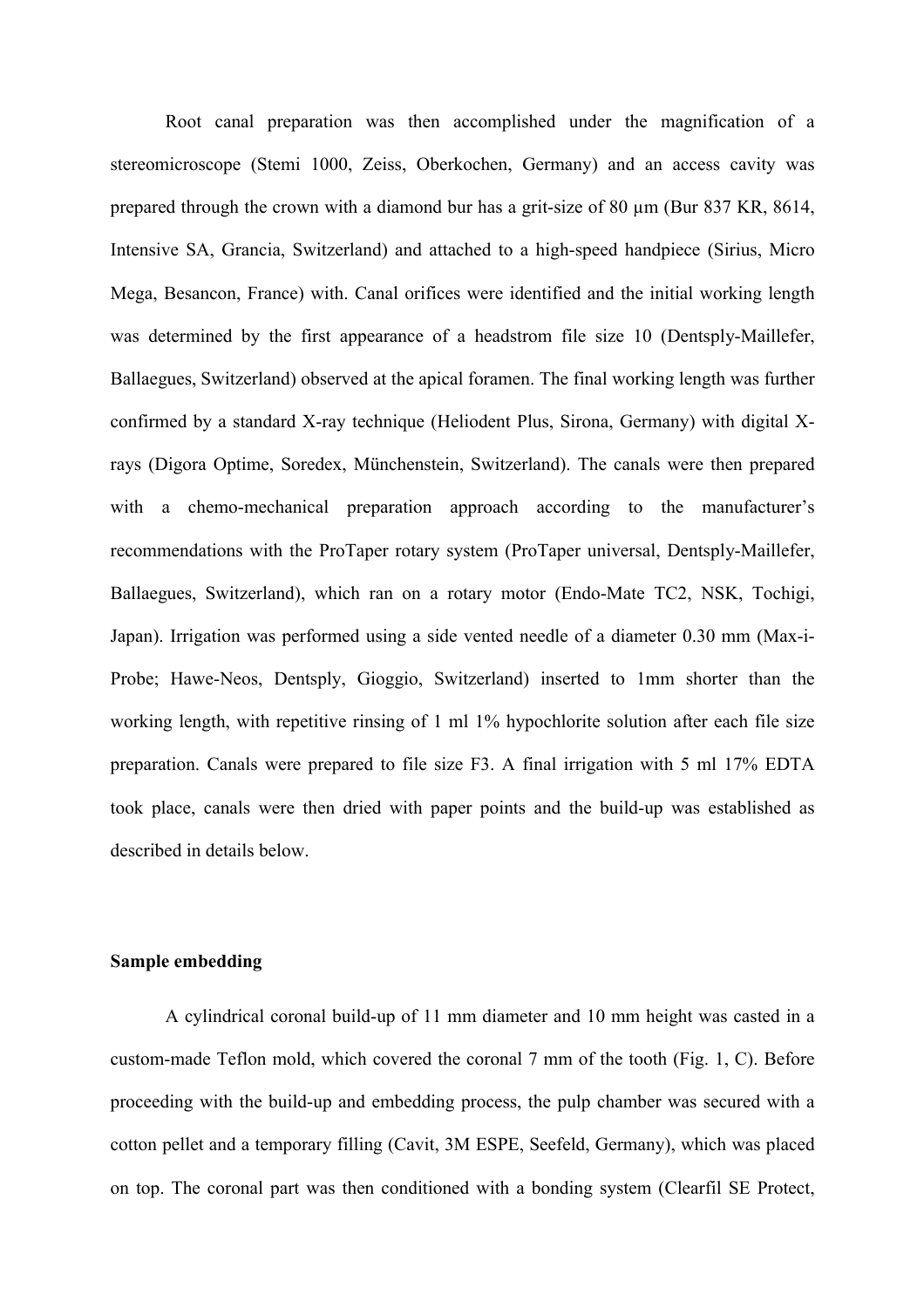Kuraray America Inc., New York, USA), light cured for 20 seconds in a light cure chamber (Spectramat, Ivoclar-Vivadent, Schaan, Liechtenstein). The build-up was made using Luxacore build-up material (Luxa Core Automix, DMG, Hamburg, Germany). Samples were then light cured again for 5 minutes.

 All teeth samples were then embedded in custom-made PVC rings, which had an outer diameter of 15 mm and an inner counterpart of 10 mm with a thickness of 3 mm. These rings were conditioned on their inner surface by sandblasting with 50-µm aluminum oxide (Benzer-Dental AG, Zurich, Switzerland).

Teeth with their build-ups were embedded with a light-cured nail build-up material kit (Sina, Shenzhen Cyber Technology Ltd, Mainland, China). The nail build-up gel material consisted of a primer, gel and glaze. The teeth as well as the rings were primed on their inner surface and subsequently light-cured for 4 minutes in a light-cure chamber (Spectramat, Ivoclar-Vivadent, Schaan, Liechtenstein). The parts were then held together in position in a custom-made rubber carrier, which was made of a putty material (Optosil, Heraeus Kulzer GmbH, Hanau, Germany). The gel was applied in one increment on the topside to fill the space between the ring and sample and was then light-cured for 4 minutes. The sample was turned upside down, the gel was optimized and extended on the root surface leaving the last three mm of the embedding free. It was then light cured again for another 4 minutes. Care was taken not to allow excess material formation on the upper and lower ring surfaces. Finally, a glaze layer was applied to both, the upper and lower gel surfaces to strengthen and eliminate any imperfections in the embedding. Everything was finally light cured for another extra 4 minutes.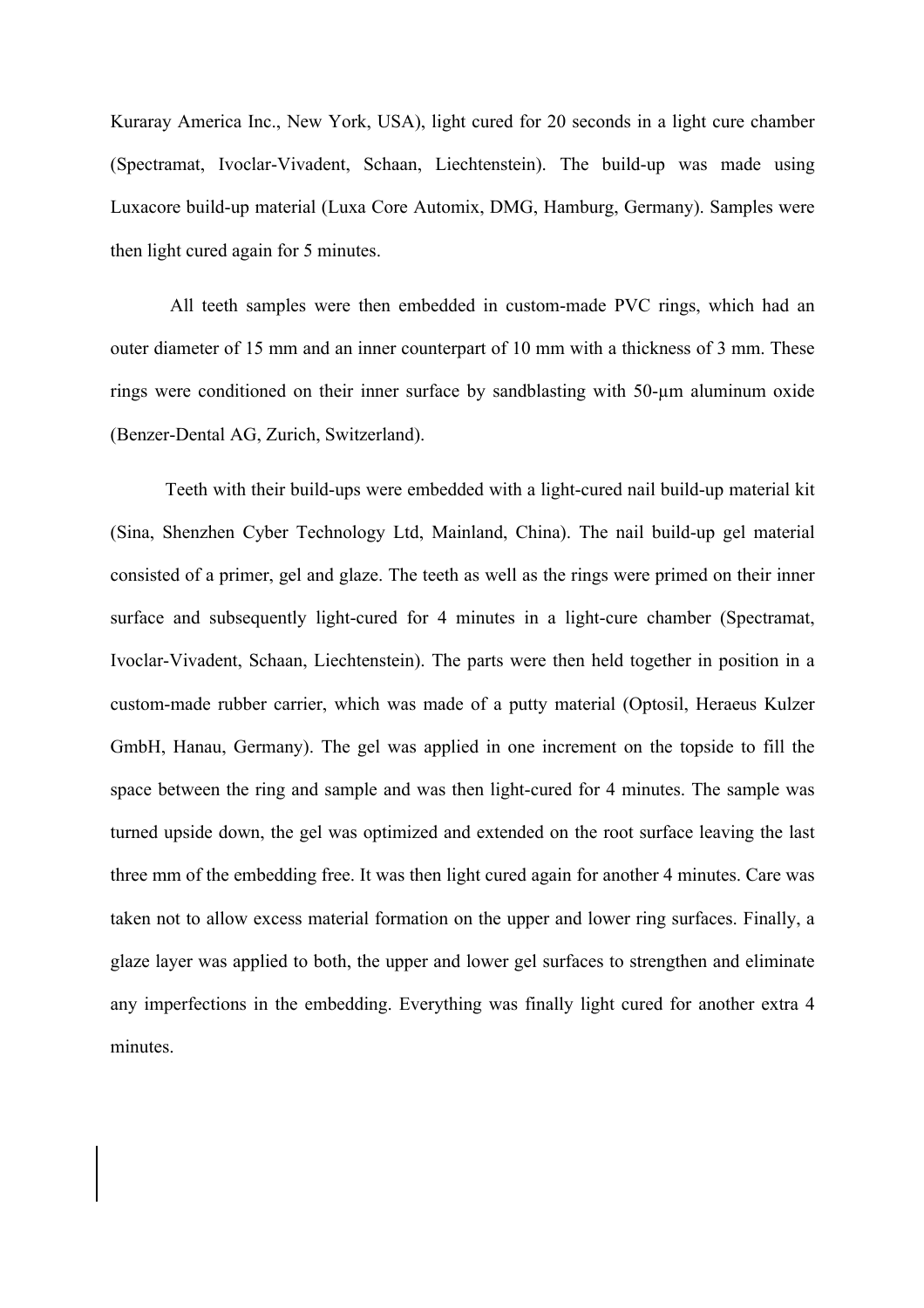#### **Root canal filling**

The root canal filling was performed after the build-up was fabricated and the samples were scanned for the first time with the  $\mu$ CT and the baseline measurement with Gasenhanced Permeation Test device (GEPT) determined. The access cavity was regained, the canals were recapitulated to the full working length. Patency of the canal was insured for by inserting a headstrom file size 15 (Dentsply-Maillefer, Ballaegues, Switzerland) to 1mm beyond the apex subsequently followed by irrigation with 5ml EDTA 17 %. The root canal filling was made by implementing the continuous wave of condensation technique as follows: Master point gutta-percha was fitted to the full working length (F3 GP, Dentsply-Maillefer, Ballaegues, Switzerland) and the fitting of the master point was confirmed with a standard X-ray. The canals were then dried with paper points (ISO size 30, 0.04 taper, Dentsply-Maillefer, Ballaegues, Switzerland) and an epoxy resin root canal sealer (MM Seal, Micro Mega, Besancon Cedex, France) was then mixed on a glass slap. The master point was soaked into the sealer and presented to the full working length in the canal. With the aid of vertical thermal plugger (Xtra Fine, 0.04 taper, System B, Sybron Endo, California, USA) the master point was cut down to 3-4 mm coronal to the apex. A gutta-percha back fill was finally achieved (Obtura III, Sybron Endo, California, USA).

The access cavity was secured with a cotton pellet and the on top was sealed with a temporary filling (Cavit, 3M ESPE, Seefeld, Germany) and left to dry in a humid box at 35°C for 24 hours. In between tests, the samples, were kept in a humid box and at a temperature of 35 °C (Heraeus UT6420, Thermo Fisher Scientific, Dreieich, Germany)

## **Gas enhanced permeation test (GEPT)**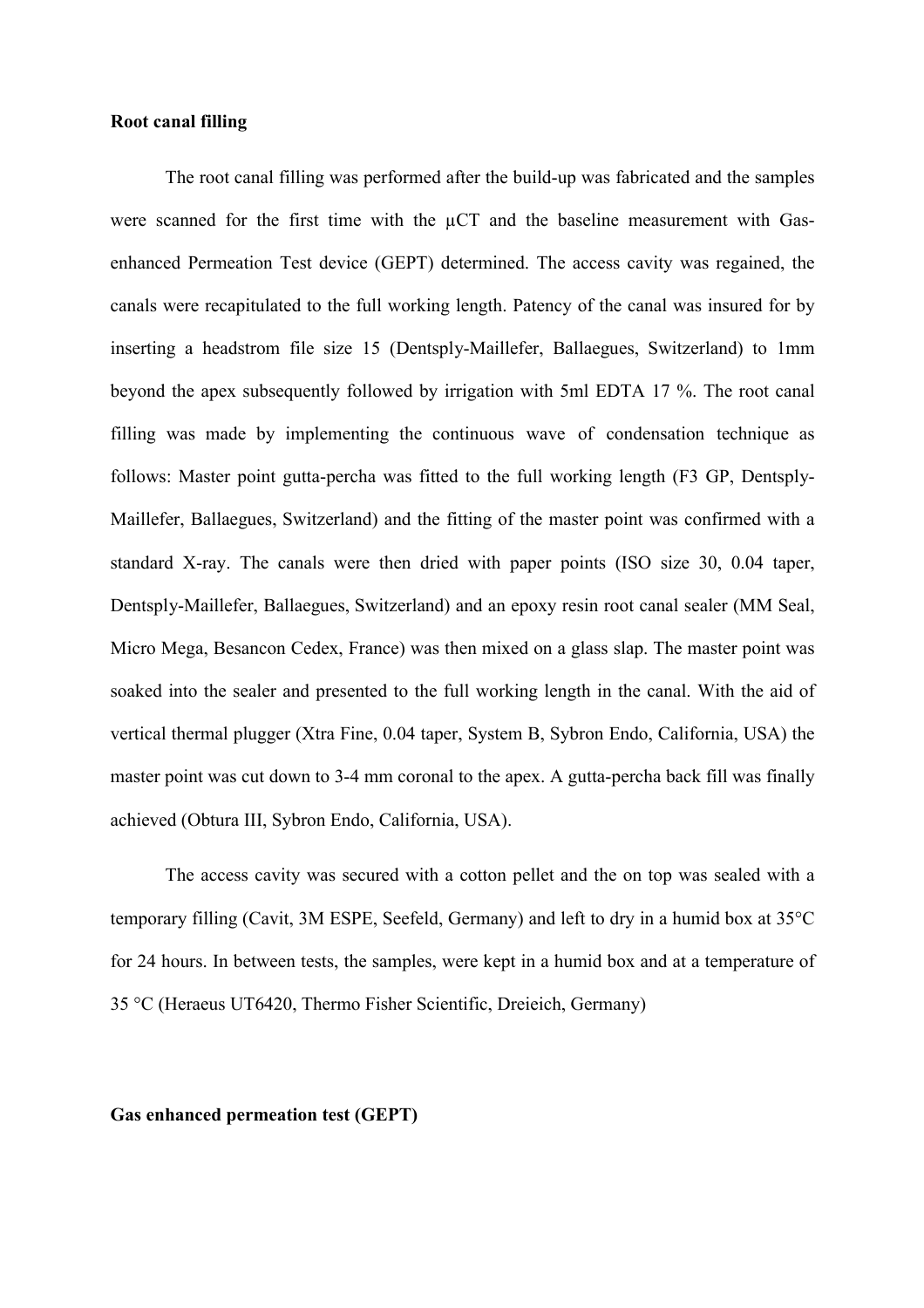The GEPT, the technical aspects and the validation, has already been described in a previous publication (Al-Jadaa *et al.* 2014). In short, the test took place in a temperaturecontrolled chamber (Temperature 35°C). The sample was mounted in a split-chamber with an O-ring lubricated with silicon grease (Molykote 111 compound, DOW Corning GMBH, Germany) and the compartments were differently pressurized (Fig. 2). In addition, the upper compartment of the chamber was filled with 2.5 ml 0.9% NaCl before the split chamber was tightly mounted. Overall, a net pressure difference of 1030 hPa was created by pressurizing the upper compartment with 860 hPa using  $N^2$  and under-pressurizing the lower compartment by vacuum application to -170 hPa. The pressure difference was stabilized and secured by closing the valves leading to the positive and negative pressure sources. A pressure difference measuring device (Testo 526, Testo AG, Lenzkirch, Germany) was connected to the system on both sides in order to measure the pressure changes over time. This device was connected to a computer with an installed program (V 4.2 SP2, Testo AG, Germany) to monitor the pressure range change at a rate of 1 measurement/sec over a testing period of 40 minutes. Giving the hypothesis that the sample is creating a tight seal, no change in the pressure difference between the two chambers over time will occur. If the sample would be leaking, the pressure difference between the two chambers would start to drop, which then would result in a curve, which shows the rate of sample leakage over time. The rate of change represented by a slope value of the curve in hPa/min. To confirm the measured leakage to be true, the penetrating fluid volume was calculated and correlated to the measured pressure difference change slope value.

The test was carried at the following time points:

- After the samples embedding in the PVC rings and before access cavity reopening, to determine the baseline of the sample and to ensure the embedding tightness.
- After root canal filling with the access cavity opened to measure the leakage through the root canal filling.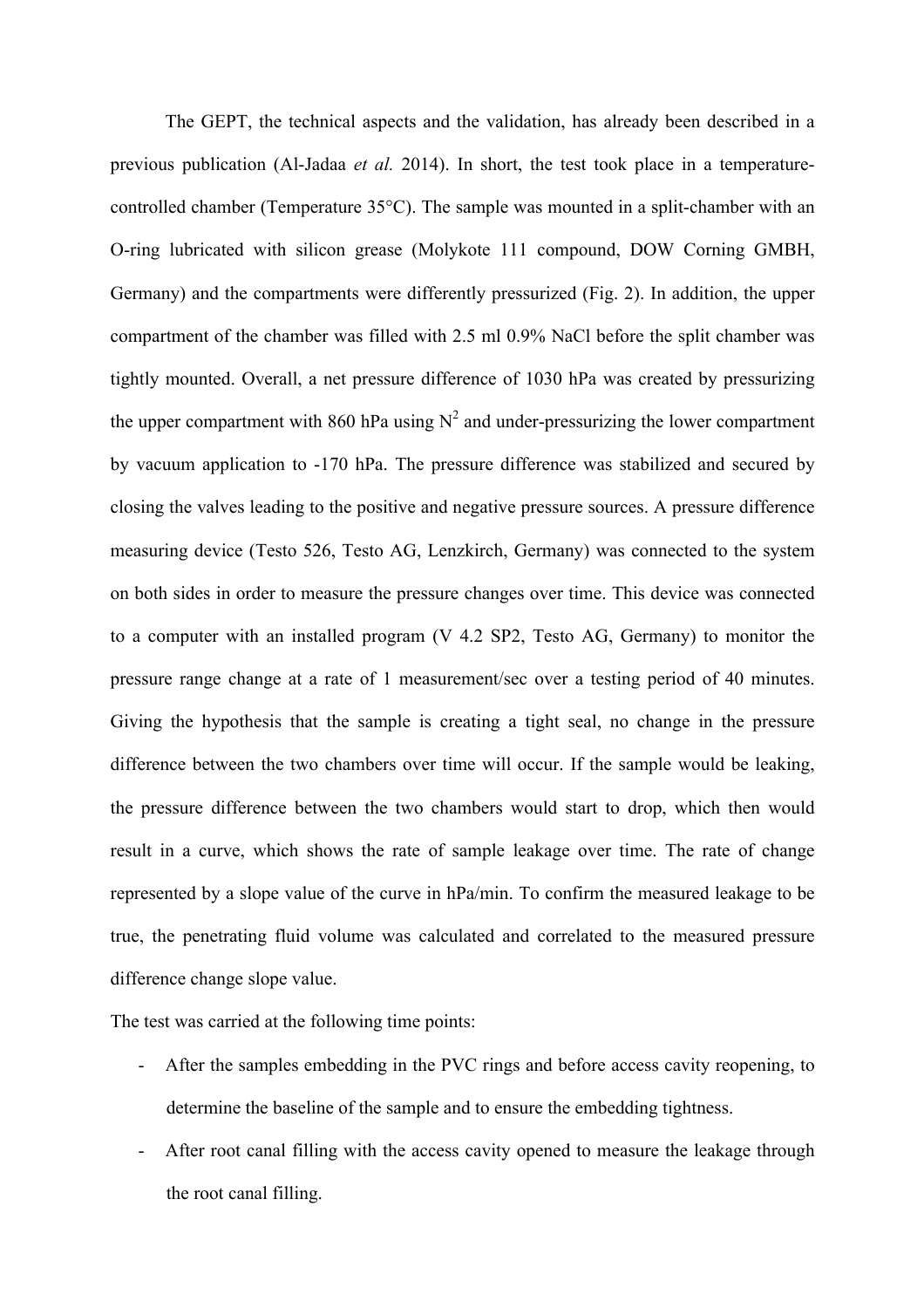After the root apex sealed from its outer surface to ensure no leakage happened through unwanted routes within the embedding components. This took place at the end of testing, the last free 2 mm of the apex were sealed with composite (Filtek Supreme, 3M ESPE, Seefeld, Germany) after a standardized conditioning and bonding (Syntac Classic, Ivoclar, Vivadent, Schaan, Liechtenstein). Subsequently, the GEPT was assessed again for a last time to ensure the baseline value could be regained.

#### **Data extraction for GEPT**

The pressure difference change over time was expressed for each test as the slope between two fixed time points (1200 sec and 2400 sec) utilizing the following equation:

Slope = 
$$
\frac{p_1 - p_2}{r_2 - r_1}
$$
 hPa/min

The baseline value was then subtracted from the value after treatment to calculate the absolute leakage of each sample.

The collected water volume in the Eppendorf tube was also weighted and converted into volume (ml).

#### **µCT analysis of root canal treatments**

 The root canals fillings were tested with the GEPT method before being evaluated for the 3D root canal filling quality. It was hypothesized that a filling compromised 100% of the root canal volume can provide a perfect tight seal which prevents leakage. To allow multiple measurements, individual custom-made carrier, made of heavy-body rubber impression material (3M ESPE Pentamix 2, 3M Deutschland GmbH, Seefeld, Germany) was established for each sample (Fig. 1, E). The rubber carriers were glued to scanning electron microscopy stubs (014001-T, Bal Tec AG, Balzers, Liechtenstein). This set-up allowed for the ease of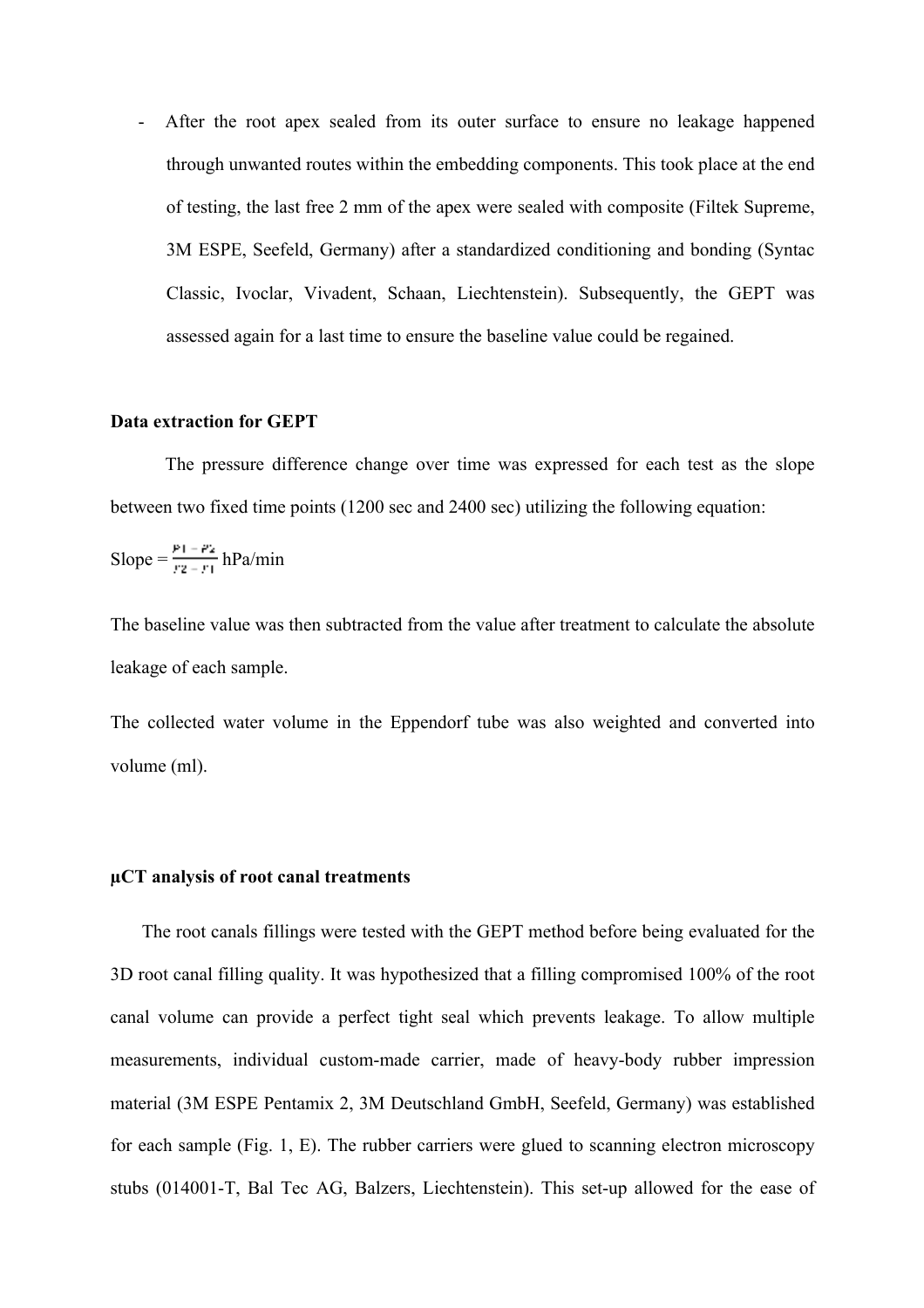sample removal and repositioning in the same position at each test stage. Each sample was scanned after embedding (after root canal preparation) utilizing a high-resolution  $\mu$ CT scanner (µCT 40: Scanco Medical, Brüttisellen, Switzerland) at an isotopic resolution of 20 µm at 70 kV and 114 µA. The lower 11 mm of the root below the mounting ring presented the area of interest. The scan was repeated at 70 kV and 114 µA with an isotropic resolution of 10 µm after the root canal filling was done. Before and after scans were superimposed with a specialized software (IPL Register 1.01, Scanco Medical, Brütisellen, Switzerland). And also the volumes of root canals before and after root canal filling were calculated (IPL V5.15, Scanco Medical, Brütisellen, Switzerland). The root canal filling, i.e. the gutta-percha and sealer, was identified and subsequently the volume was calculated as follows: The voxels defined before root canal filling, which consisted of soft tissues, fluids or air presented the total canal volume. The voxels, which were filled with a radio-opaque material after filling were considered as being filled in the common sense with the respective material. Counting these voxels allowed for volume calculation by multiplying in one voxel volume. The root canal filling volume was presented as a percentage to the total canal volume, out of which the remaining unfilled root canal volume or root canal filling defect or voids could be calculated as well.

#### **Statistical analysis**

To compare groups for the resulted filled canal volume as well for their performance under GEPT, t-test was applied ( $P \le 0.05$ ). To test for correlation between the GEPT measurements to the root canal filling defective volume, as well the GEPT measurements to the permeated fluid volume in milliliters, the Pearson correlation coefficient was applied for both situations with the probability of type I error set at  $(\alpha=0.05)$ .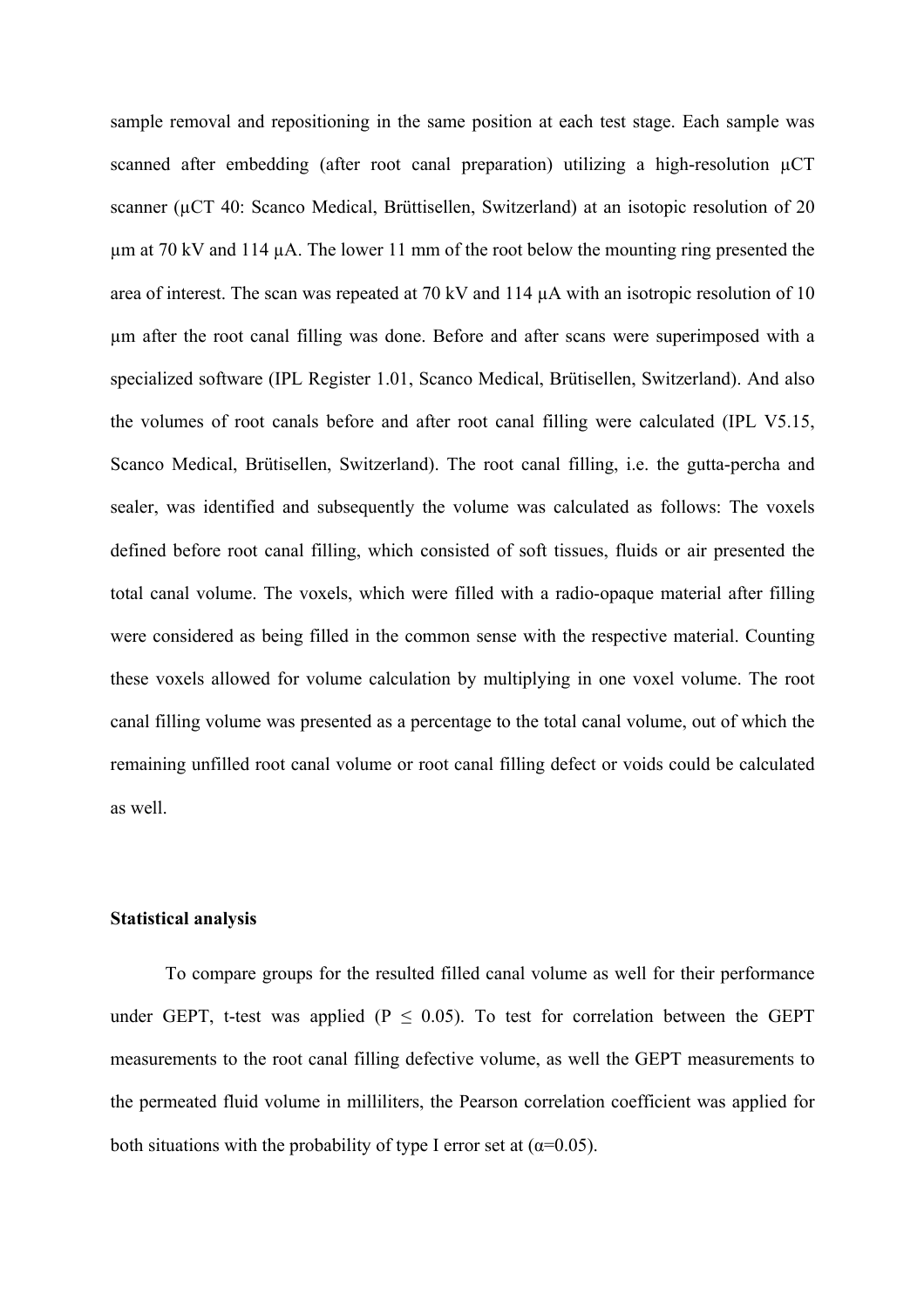# **Results**

Root canal filling defects as well as the GEPT performance were presented as mean values and standard deviation for both groups separately (table 1). One sample from the MRLM group had to be excluded after detecting a crack in the outer root wall. Therefore, only eleven samples could finally be exuded in the final analysis.

The void volumes were presented as a percentage of the whole root canal volume. Results showed a normal distribution for both groups (Table 2). No statistical significant difference with regard to void volume between the two groups was detectable. However, significantly more leakage was observed in the MRLM group ( $P \sim 0.001$ ). When correlating the two factors, a high correlation between the void volume and the corresponding measured GEPT values was detected in the MRLM group ( $R^2 = 0.981$ ,  $P \sim 0.001$ ), whereas in the UCI group the respective correlation coefficient was low  $(R^2 = 0.467, P = 0.126; Fig. 4)$ .

The correlation between the measured pressure difference slope and the infiltrated water volume was high ( $R^2 = 989$ ,  $P \le 0.001$ ). All the samples exhibited leakage values close to their baseline values once the apices were sealed again, with the differences almost not detectable and ranged between 0.00-0.01 hPa/min.

# **Discussion**

The present study aimed to elaborate the cause and effect between root canal filling quality and leakage. The detected root canal filling defect measured as void volume, in both simple and complex root canal anatomies, was relatively high accounting for 13.7% and 14.2, respectively. This finding was corroborated by a previous study where the root canal filling defect was also assessed (Rechenberg *et al*. 2013). The high defect volume can be referred mainly to the limited experience of the operator who did the root canal filling in the present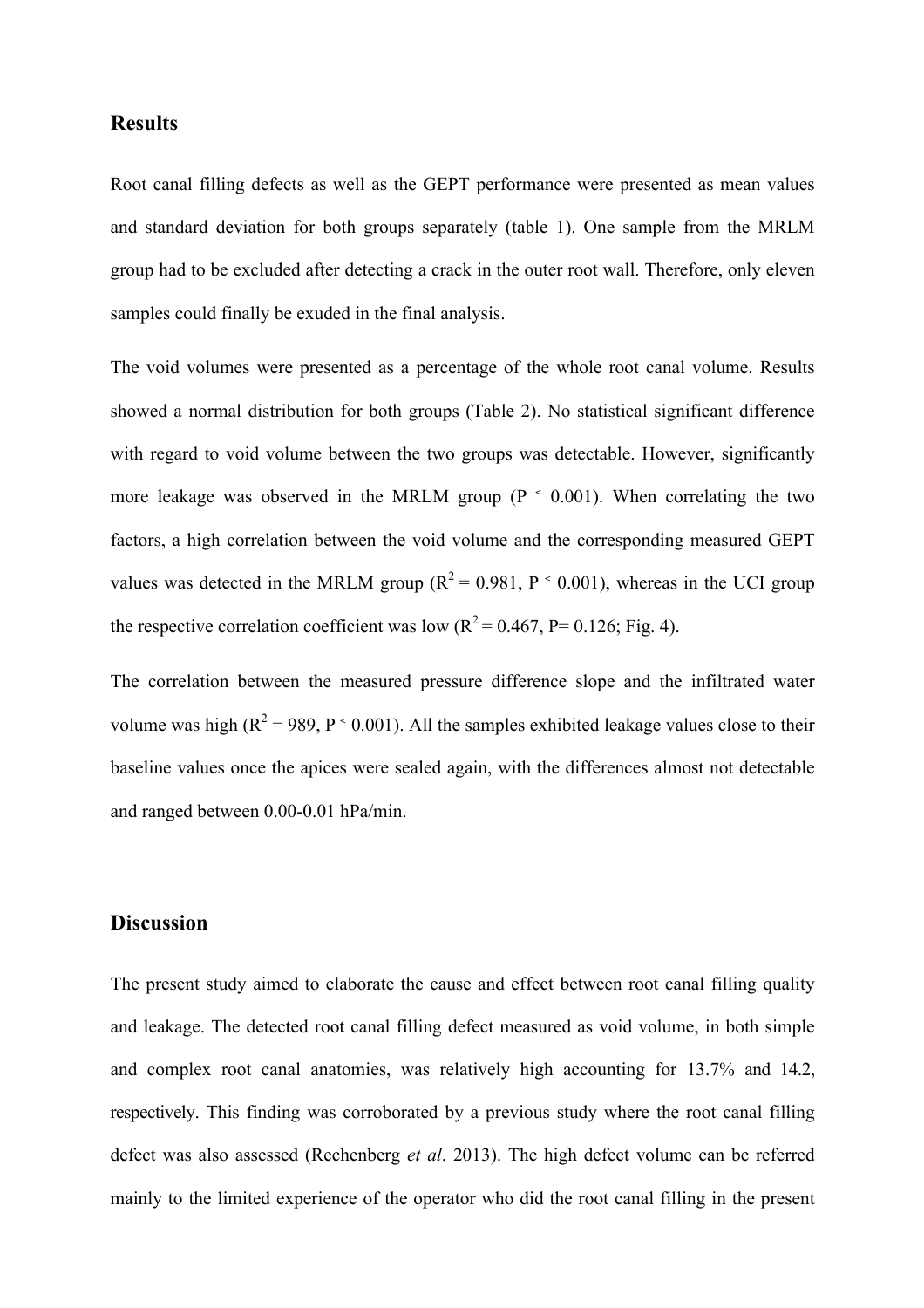study. On the other hand, this fact has resulted in an equal and normal distribution of the detected voids in both groups with no differences.

 Another observation was the significantly higher leakage in MRLM group. The leakage in this group was highly correlating to the detected void volume, which was in contrast to the UCI group, where no correlation was found. This indicates that voids do not necessarily have to correlate with leakage, unless they are through and through. In teeth with complex anatomy as can be found in mesial roots of lower molars for example, the voids are most likely located at areas, which are hard-to-reach by the root canal filling, and hence, they maintain their continuity along the whole root length (Fig. 3). Whereas in a simple root canal anatomy like in the UCI group, void may exist, but a seal can still be established at any level within the root canal, i.e. the void can be entrapped within the root filling itself (Fig. 3).

 There was a slight deviation from zero in the correlation between the measured slope values with regard to the collected fluid volume. This may be explained by the loss of some of the infiltrated fluid within the sample or by some evaporation of the infiltrated fluid under pressurized conditions in the lower chamber. However the correlation was still high ( $R^2$  = 989,  $P \le 0.001$ ).

 As previously mentioned, leakage has always been a controversial issue in endodontics. Clinical studies suggested different opinions weighing the importance of the coronal seal, the root filling tightness or both against each other. A recent study highlighted the importance of the root canal treatment quality as the determinant factor for success (Ricucci *et al.* 2000). Another study (Kirkevang *et al*. 2000) observed better success rates once a coronal seal was achieved regardless of the quality of the root filling. Recently, retrospective clinical studies emphasized the importance of both seals to be established to ensure the best outcome of the root canal treatment (Song *et al*. 2014, Archana *et al*. 2015). However, all dentists agree that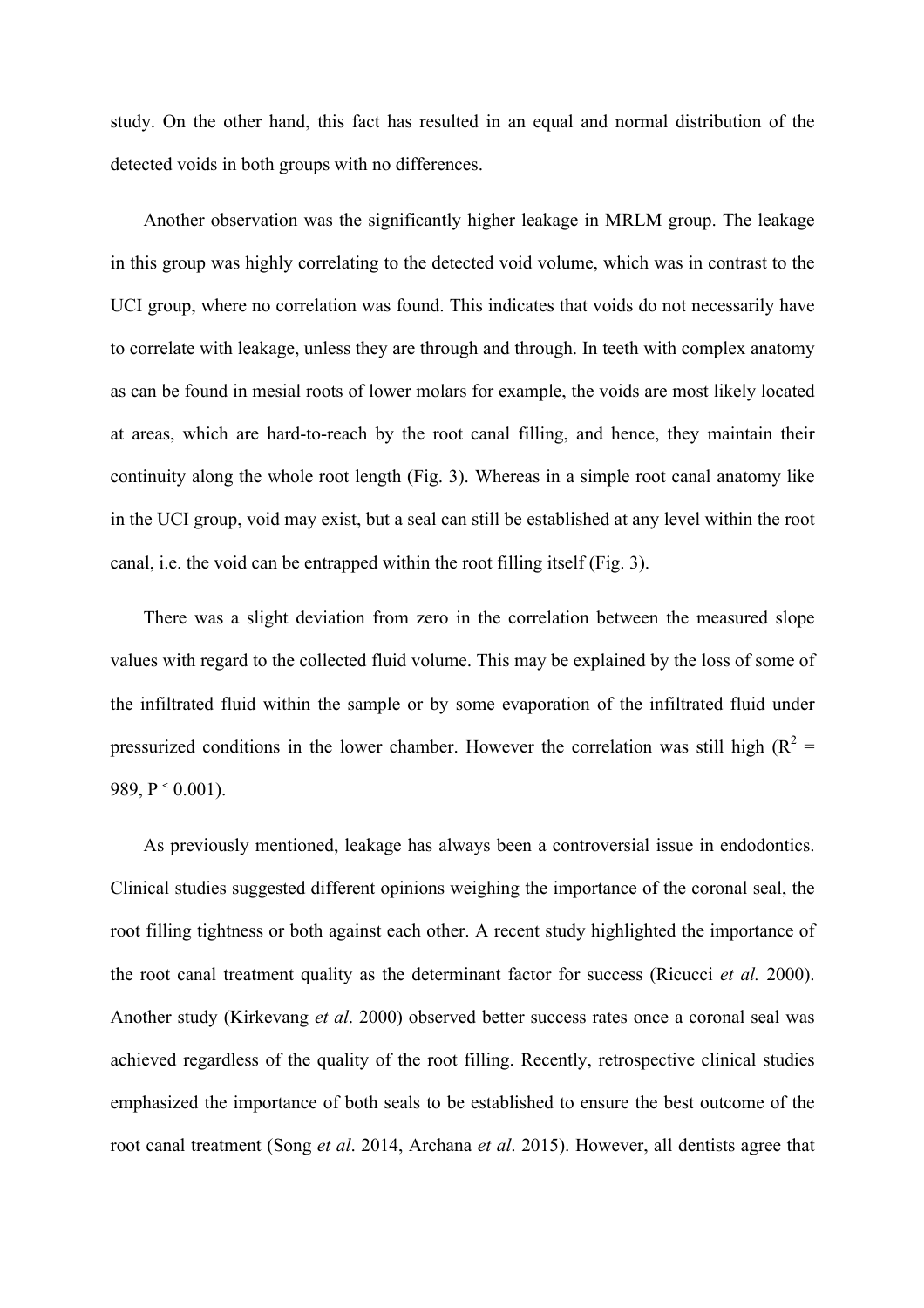microleakage is one of the most risky factors, which may contribute for the development of an periapical periodontitis (Muliyar *et al*. 2014).

 In summary, within the limitations and under the conditions of the current investigation, mesial roots of lower molars showed higher leakage values, which highly correlated to the root canal filling quality (i.e. loads of voids). This corroborates with clinical findings where the apical periodontitis was significantly more often detected in molars presented with root canal filling short of the radiographic root apex (Zhao and Xu 2014). Di Filippo *et al.* (2014) found a high correlation between poor root canal filling quality and the presence of periapical periodontitis. Thus emphasizes again the importance of establishing a high root canal filling quality, to ensure a higher success rate of the root canal treatment and the importance of adequate laboratory models to measure these conditions.

 The tested samples acquired their initial leakage status (before the establishment of the access cavity through the build-up) once their apices properly sealed again. This indicates the detected leakage can only be explained by one pathway, namely through the canal itself.

# **Conclusion**

Under the current conditions of this investigation, the hypothesis was accepted in regard to the leakage performance in root canals with complex anatomies but not for the quality of root canal fillings. The mesial roots of lower molars presenting a complex anatomy showed the highest leakage values which correlated to the root canal filling quality. The combination of the current leakage set-up and the quantitative  $\mu$ CT-analysis seems to present a promising way to improve the understanding and to confirm the pathways through which leakage occurs under different anatomical variations and simulated clinical conditions. Therefore, it merits further investigation and the field is open for scrutiny.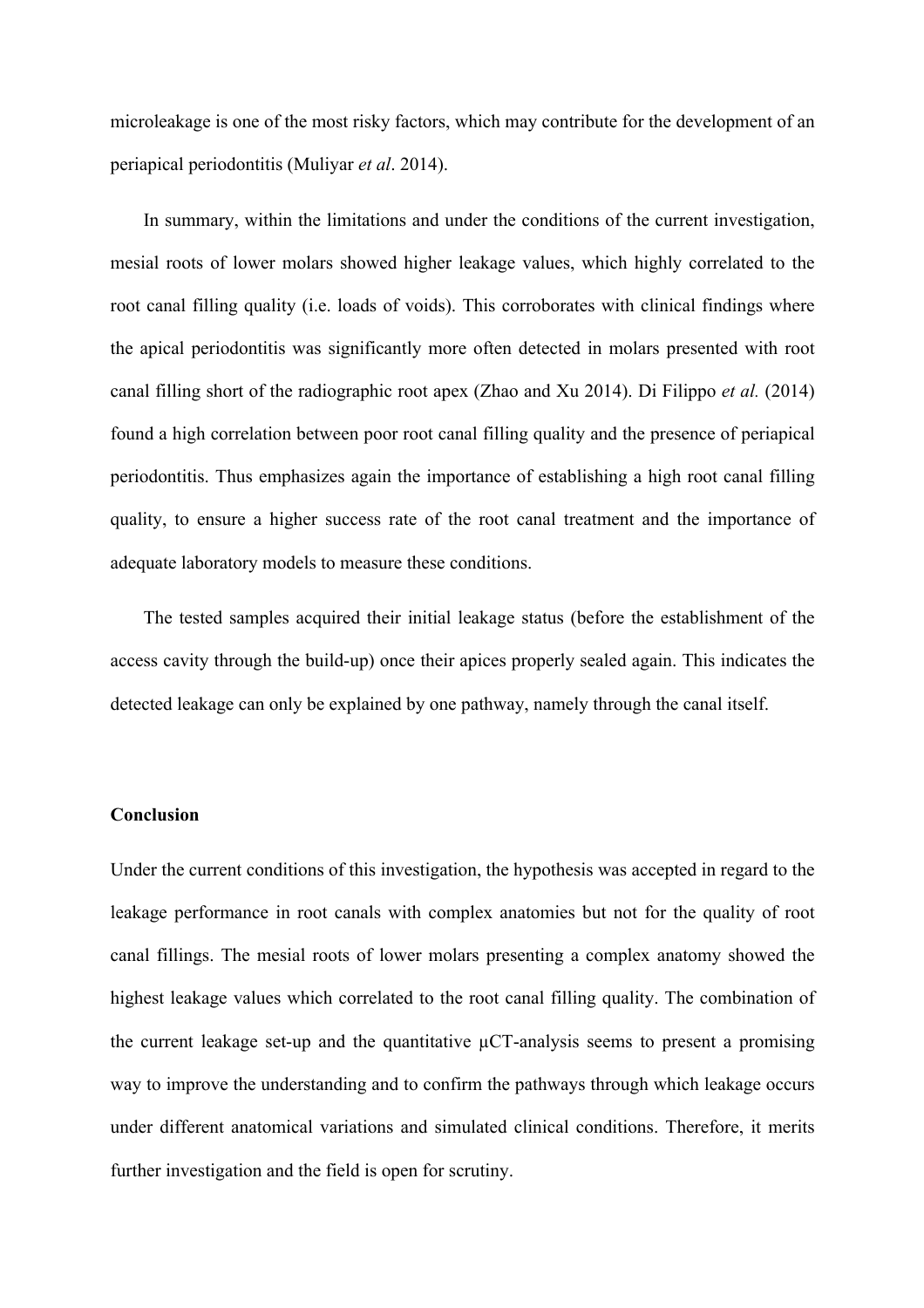# **References**

Al-Jadaa A, Attin T, Peltomäki T, Heumann C, Schmidlin PR (2014) Laboratory validation of a new gas-enhanced dentine liquid permeation evaluation system. *Clinical Oral Investigations* **18**, 2067- 2075.

Archana D, Gopikrishna V, Gutmann JL, Savadamoorthi KS, Kumar AR, Narayanan LL (2015) Prevalence of periradicular radiolucencies and its association with the quality of root canal procedures and coronal restorations in an adult urban Indian population. *Journal of Conservative Dentistry* **18**, 34- 38.

De-Deus G (2012) Research that matters - root canal filling and leakage studies. *International Endodontic Journal* (2012) **45**, 1063-1064.

Di Filippo G, Sidhu SK, Chong BS (2014) Apical periodontitis and the technical quality of root canal treatment in an adult sub-population in London. *British Dental Journal* **216**, E22.

Goldman LB, Goldman M, Kronman JH, Letourneau JM(1980) Adaptation and porosity of poly-HEMA in a model system using two microorganisms. *Journal of Endodontics* **6**, 683-686.

JOE Editorial Board (2008) Microbiology in endodontics: an online study guide. *Journal of Endodontics* **34**, 151-164.

Kirkevang LL, Ørstavik D, Hörsted-Bindslev P, Wenzel A (2000) Periapical status and quality of root fillings and coronal restorations in a Danish population. *International Endodontic Journal* **33**, 509- 515.

Muliyar S, Shameem KA, Thankachan RP, Francis PG, Jayapalan CS, Hafiz KA (2014) Microleakage in endodontics. *Journal of International Oral Health* **6**, 99-104.

Paqué F, Al-Jadaa A, Kfir A (2012) Hard-tissue debris accumulation created by conventional rotary versus self-adjusting file instrumentation in mesial root canal systems of mandibular molars. *International Endodontics Journal* **45**, 413-418.

Rechenberg D, De-Deus G, Zehnder M (2011) Potential systematic error in laboratory experiments on microbial leakage through filled root canals: review of published articles. *International Endodontic Journal* **44**, 183-194.

Rechenberg DK, Paqué F (2013) Impact of cross-sectional root canal shape on filled canal volume and remaining root filling material after retreatment*. International Endodontic Journal* **46**, 547-555.

Ricucci D, Bergenholtz G (2003) Bacterial status in root-filled teeth exposed to the oral environment by loss of restoration and fracture or caries-a histobacteriological study of treated cases. *International Endodontic Journal* **36**, 787-802.

Ricucci D, Gröndahl K, Bergenholtz G (2000) Periapical status of root-filled teeth exposed to the oral environment by loss of restoration or caries. *Oral Surgery Oral Medicine Oral Pathology Oral Radiology and Endodontics* **90**, 354-359.

Ricucci D, Siqueira JF Jr, Bate AL, Pitt Ford TR (2009) Histologic investigation of root canal-treated teeth with apical periodontitis: a retrospective study from twenty-four patients. *Journal of Endodontics* **35**, 493-502.

Song M, Park M, Lee CY, Kim E (2014) Periapical status related to the quality of coronal restorations and root fillings in a Korean population. *Journal of Endodontics* **40**, 182-186.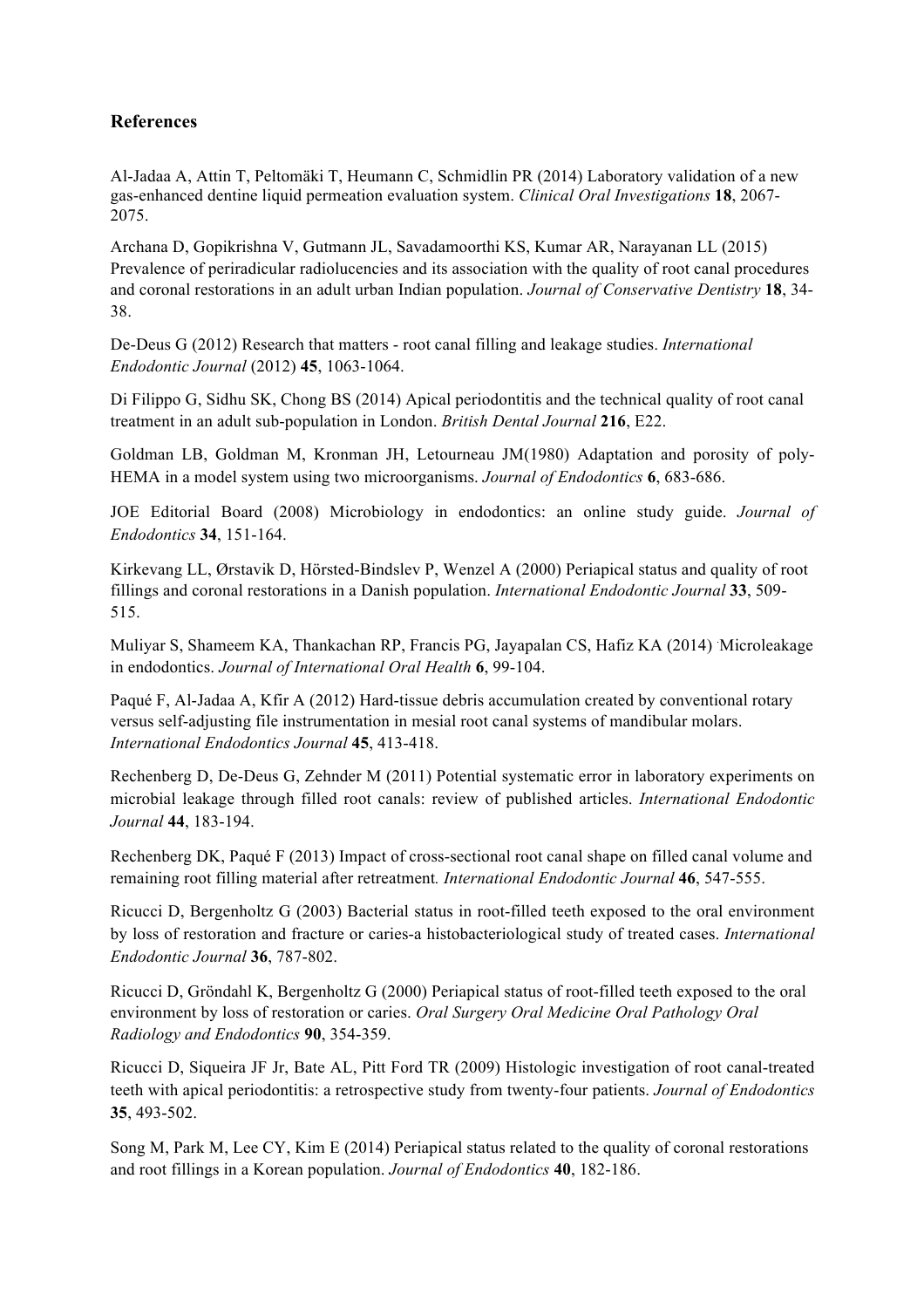Torabinejad  $M<sup>1</sup>$ , Ung B, Kettering JD (1990) In vitro bacterial penetration of coronally unsealed endodontically treated teeth*. Journal of Endodontics* **16**, 566-569.

Wu M, Wesselink P (1993) Endodontic leakage studies reconsidered. Part I. Methodology, application and relevance*. International Endodontics Journal* **26**, 37-43.

Zhao LQ, Xu XY (2014) Influence of root canal working length on the clinical effect evaluated by periapical radiography and cone-beam computed tomography. *Shanghai Kou Qiang Yi Xue* **23**, 708- 712.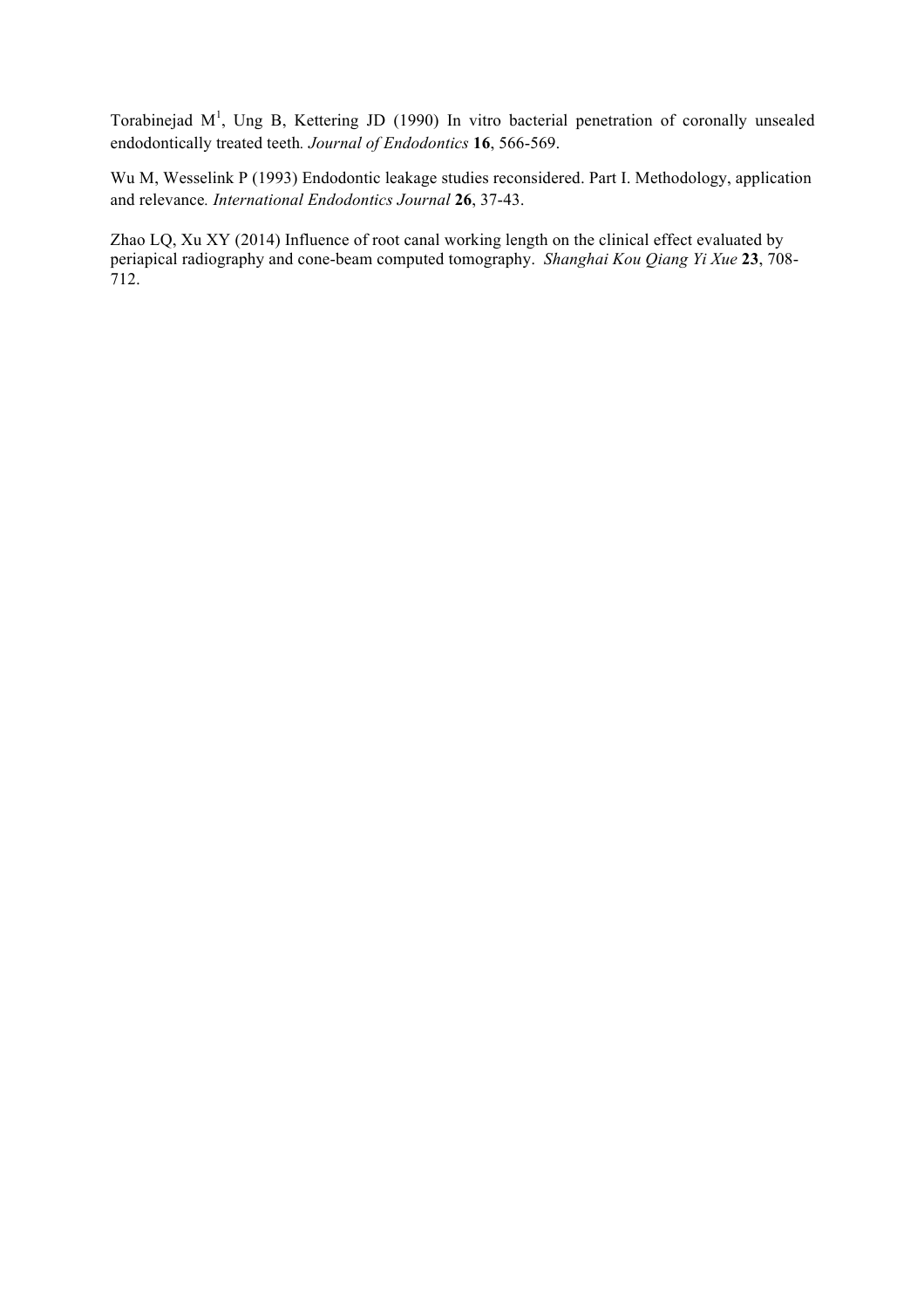# **Tables:**

# Table 1

| Group                                                                       | Root canal filling       | <b>Effective GEPT</b>          | Effective fluid                |  |  |  |  |
|-----------------------------------------------------------------------------|--------------------------|--------------------------------|--------------------------------|--|--|--|--|
|                                                                             | defect (%)               | (hPa/min)                      | infiltration (ml)              |  |  |  |  |
|                                                                             |                          |                                |                                |  |  |  |  |
| <b>UCI</b>                                                                  | $13.74 \pm 6.23^{\rm A}$ | $0.102 \pm 0.072$ <sup>A</sup> | $0.049 \pm 0.036$ <sup>A</sup> |  |  |  |  |
| <b>MRLM</b>                                                                 | $14.17 \pm 6.83^{\rm A}$ | $0.321 \pm 0.154$ <sup>B</sup> | $0.144 \pm 0.073$ <sup>B</sup> |  |  |  |  |
| $D$ caulta procented as mean values $\Box$ $CD$ $C$ on to letters indicates |                          |                                |                                |  |  |  |  |

Results presented as mean values  $\pm$  SD . Capital letters indicates significance (read vertical).

# Table 2

| <b>Upper Central Incisor (UCI)</b> |        |                                                         |                   | Mesial Roots Lower Molar (MRLM) |                          |                       |                        |
|------------------------------------|--------|---------------------------------------------------------|-------------------|---------------------------------|--------------------------|-----------------------|------------------------|
|                                    |        | Sample No. Defect Volume Effective GEPT Effective Fluid |                   |                                 | Sample No. Defect Volume | <b>Effective GEPT</b> | <b>Effective Fluid</b> |
|                                    | $(\%)$ | (hPa/min)                                               | infiltration (ml) |                                 | $(\%)$                   | (hPa/min)             | infiltration (ml)      |
| $\ensuremath{\mathrm{UCI}}$ 1      | 17.43  | 0.22                                                    | 0.13              | MRLM 1                          | 25.95                    | 0.61                  | 0.286                  |
| UCI <sub>2</sub>                   | 13.03  | 0.19                                                    | 0.08              | MRLM <sub>2</sub>               | 10.49                    | 0.23                  | 0.102                  |
| UCI 3                              | 6.13   | 0.04                                                    | 0.025             | MRLM <sub>3</sub>               | 8.73                     | 0.2                   | 0.097                  |
| UCI <sub>4</sub>                   | 10.65  | 0.182                                                   | 0.083             | MRLM 4                          | 7.76                     | 0.19                  | 0.076                  |
| UCI 5                              | 18.99  | 0.18                                                    | 0.072             | MRLM 5                          | 12.73                    | 0.32                  | 0.132                  |
| UCI <sub>6</sub>                   | 11.99  | 0.04                                                    | 0.015             | MRLM 6                          | 22.43                    | 0.48                  | 0.235                  |
| UCI <sub>7</sub>                   | 24.22  | 0.11                                                    | 0.053             | MRLM7                           | 4.45                     | 0.13                  | 0.051                  |
| UCI 8                              | 13.18  | 0.05                                                    | 0.033             | MRLM 8                          | 12.66                    | 0.28                  | 0.121                  |
| UCI <sub>9</sub>                   | 5.14   | 0.02                                                    | 0.007             | MRLM 9                          | 11.03                    | 0.21                  | 0.11                   |
| <b>UCI 10</b>                      | 20.96  | 0.09                                                    | 0.041             | MRLM 10                         | 18.71                    | 0.37                  | 0.157                  |
| <b>UCI 11</b>                      | 17.43  | 0.072                                                   | 0.027             | MRLM 11                         | Excluded                 | Excluded              | Excluded               |
| <b>UCI 12</b>                      | 17.43  | 0.03                                                    | 0.02              | MRLM 12                         | 20.94                    | 0.37                  | 0.215                  |

Test results presented in terms of the root filling defect volume, GEPT leakage and the infiltrated fluid volume for each sample separately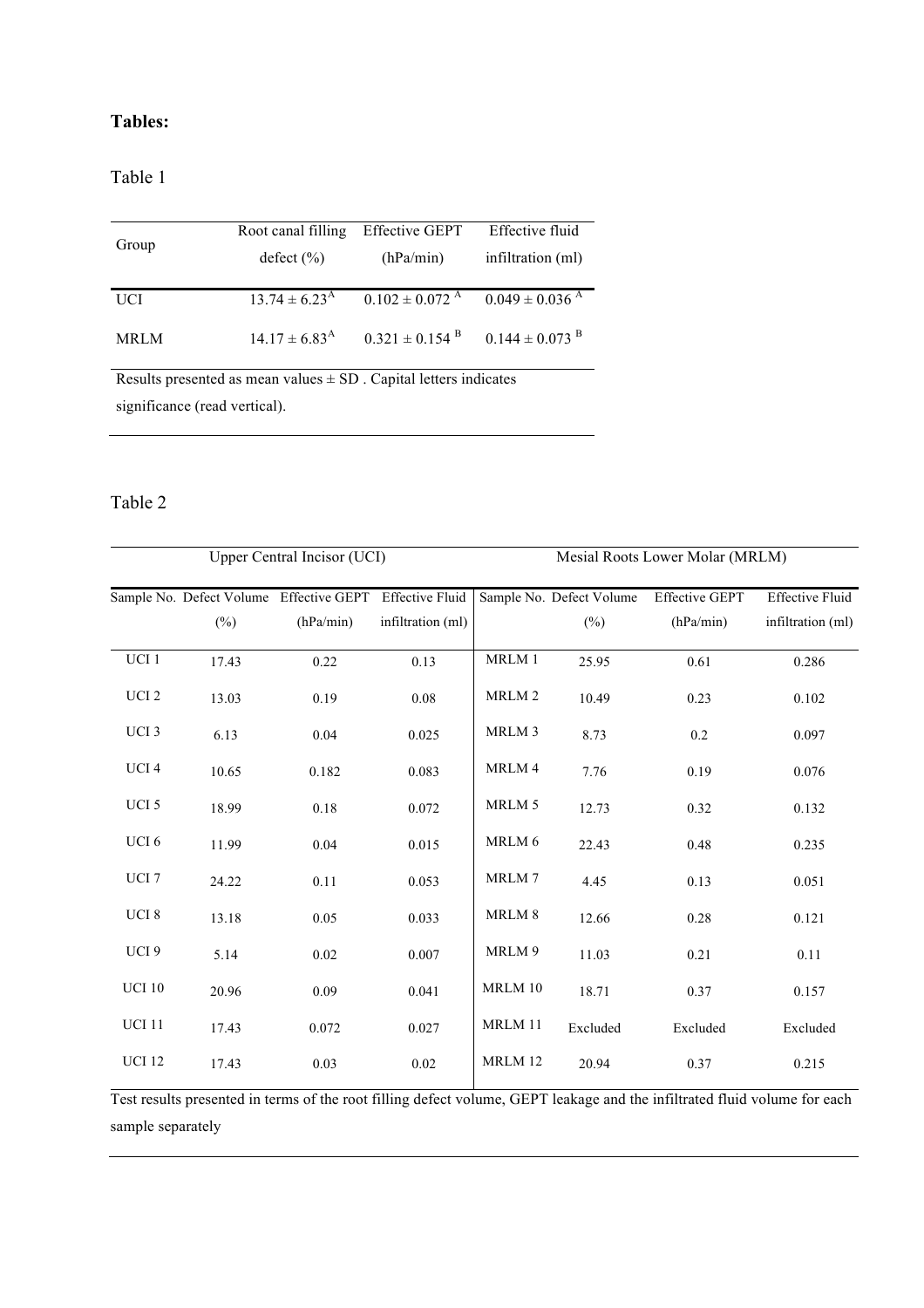# **Figures:**

# Figure 1



**Fig. 1**: Samples preparation for the root filling quality assessment.

A. Samples selection, B. Standerdization of the length to 18mm as well sectioning of roots with the anatomy of interest, C. Core build up, D. Embedding in the PVC rings, E. Mounted in the rubber carriers to carry out the µCT scans.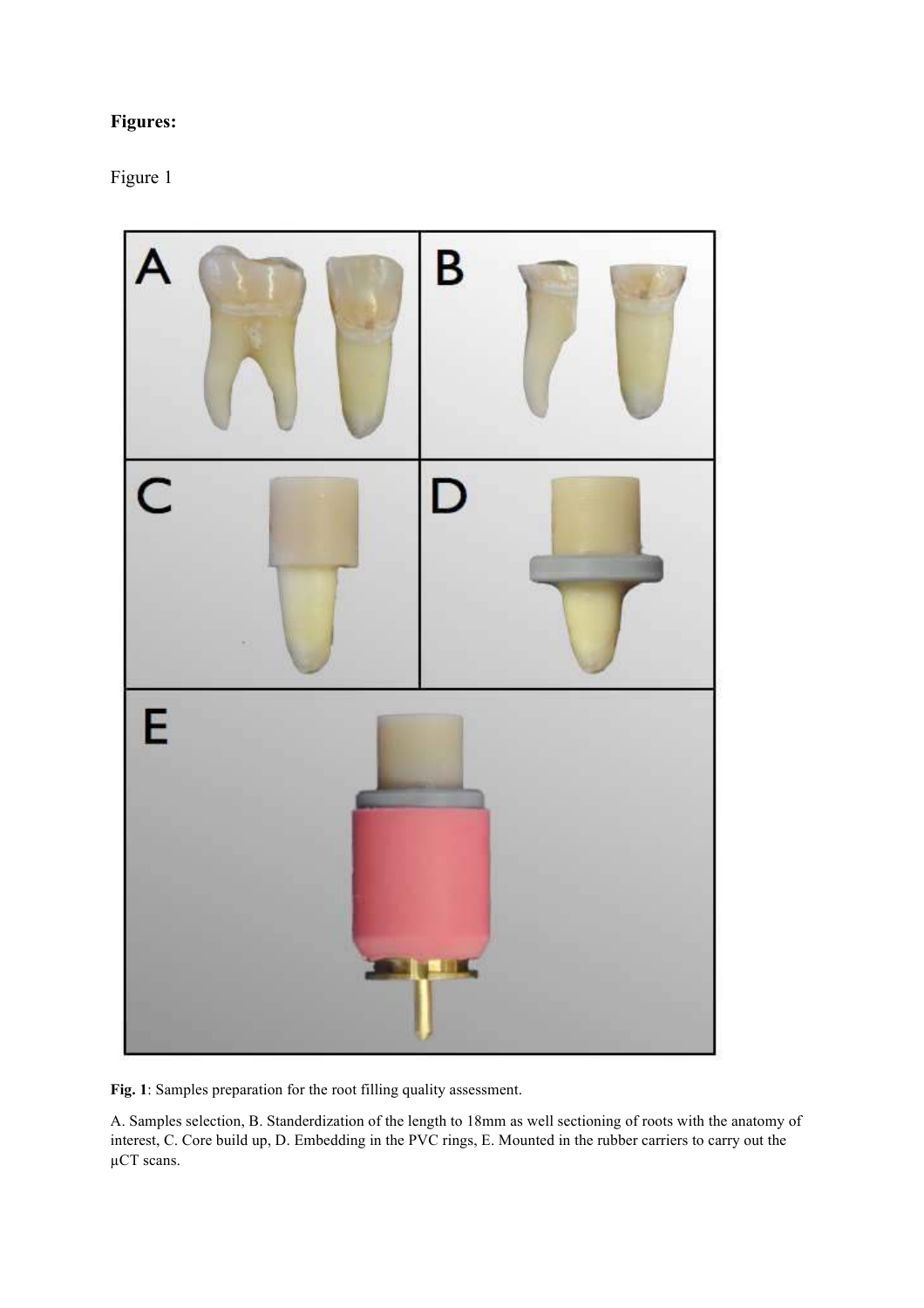



**Fig. 2**: The pressure difference split chamber

a. The positive pressure securing valve, b. Negative pressure securing valve, c. Sample mounted in position, d. Inlets to which the pressure measuring device is connected, e. Eppendorf tube to collect the infiltrated fluid.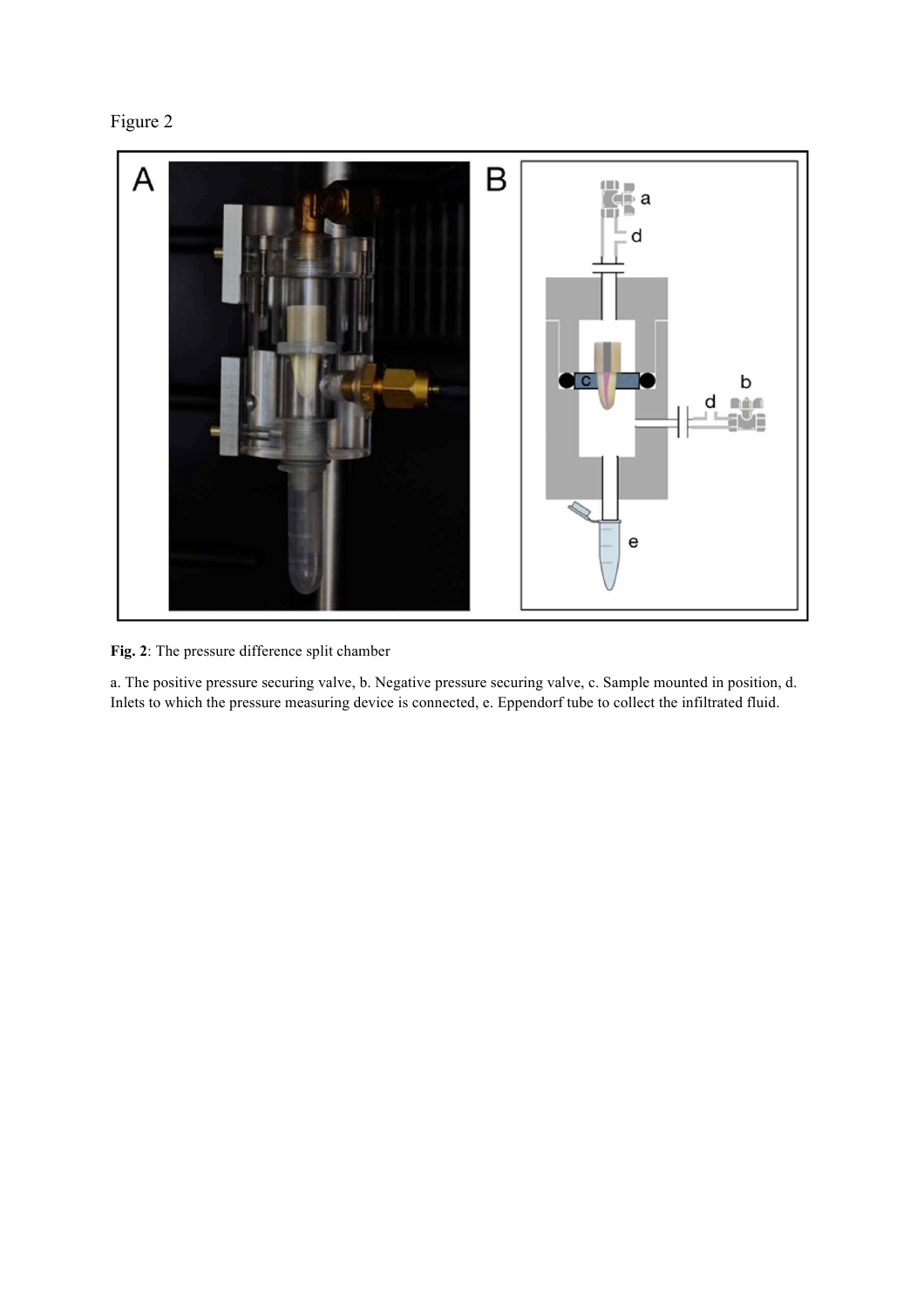



**Fig. 3:** Steps for 3D root canal treatment analysis.

A) Root canal scan after preparation, B) Root canal scan after filling, C) Superimposition of both scans and D) Calculation of unfilled space in the root canal system by subtracting the filled volume from the total canal space.